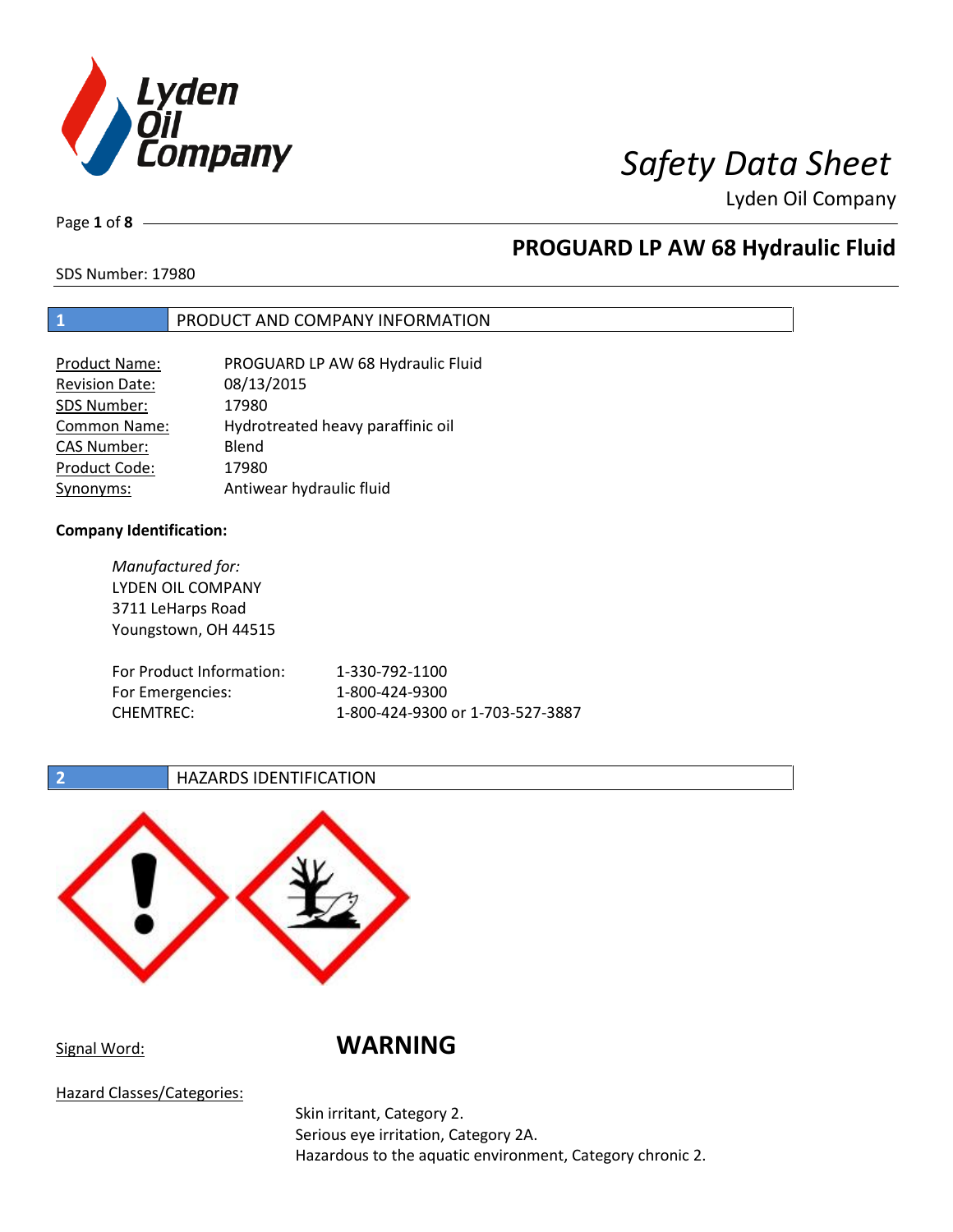

SDS Number: 17980

Page **2** of **8**

## **PROGUARD LP AW 68 Hydraulic Fluid**

| Hazard Statement(s):       |                                                                       |
|----------------------------|-----------------------------------------------------------------------|
|                            | H315: Causes skin irritation.                                         |
|                            | H319: Causes serious eye irritation.                                  |
|                            | H411: Toxic to aquatic life with long-lasting effects.                |
| Precaution Statement(s):   |                                                                       |
|                            | P101: If medical advice is needed, have product container or label at |
|                            | hand.                                                                 |
|                            | P102: Keep out of reach of children.                                  |
|                            | P103: Read label before use.                                          |
|                            | P302+352: IF ON SKIN: Wash with plenty of water                       |
|                            | P305+351+338: IF IN EYES: Rinse cautiously with water for several     |
|                            | minutes. Remove contact lenses if present and easy to $do$ – continue |
|                            | rinsing.                                                              |
|                            | P273: Avoid release to the environment.                               |
| Other Hazard Statement(s): |                                                                       |

Repeated skin contact may cause dermatitis or an oil acne.

|  | COMPOSITION / INFORMATION ON INGREDIENTS |
|--|------------------------------------------|
|--|------------------------------------------|

### Ingredients:

*Mixture of the substances listed below with nonhazardous additions.*

| <b>Chemical Name</b>                                      | <b>CAS Number</b> | Percentage |
|-----------------------------------------------------------|-------------------|------------|
| Distillates (petroleum), solvent-dewaxed heavy paraffinic | 64742-65-0        | >97        |
| Additives                                                 | N/A               | $\leq$ 3   |

*\*Any concentration shown as a range is to protect confidentiality or is due to batch variation.*

| <b>FIRST AID MEASURES</b> |
|---------------------------|
|                           |

## Description of First Aid Measures:

Inhalation:

If symptoms develop, move victim to fresh air. If symptoms persist, obtain medical attention.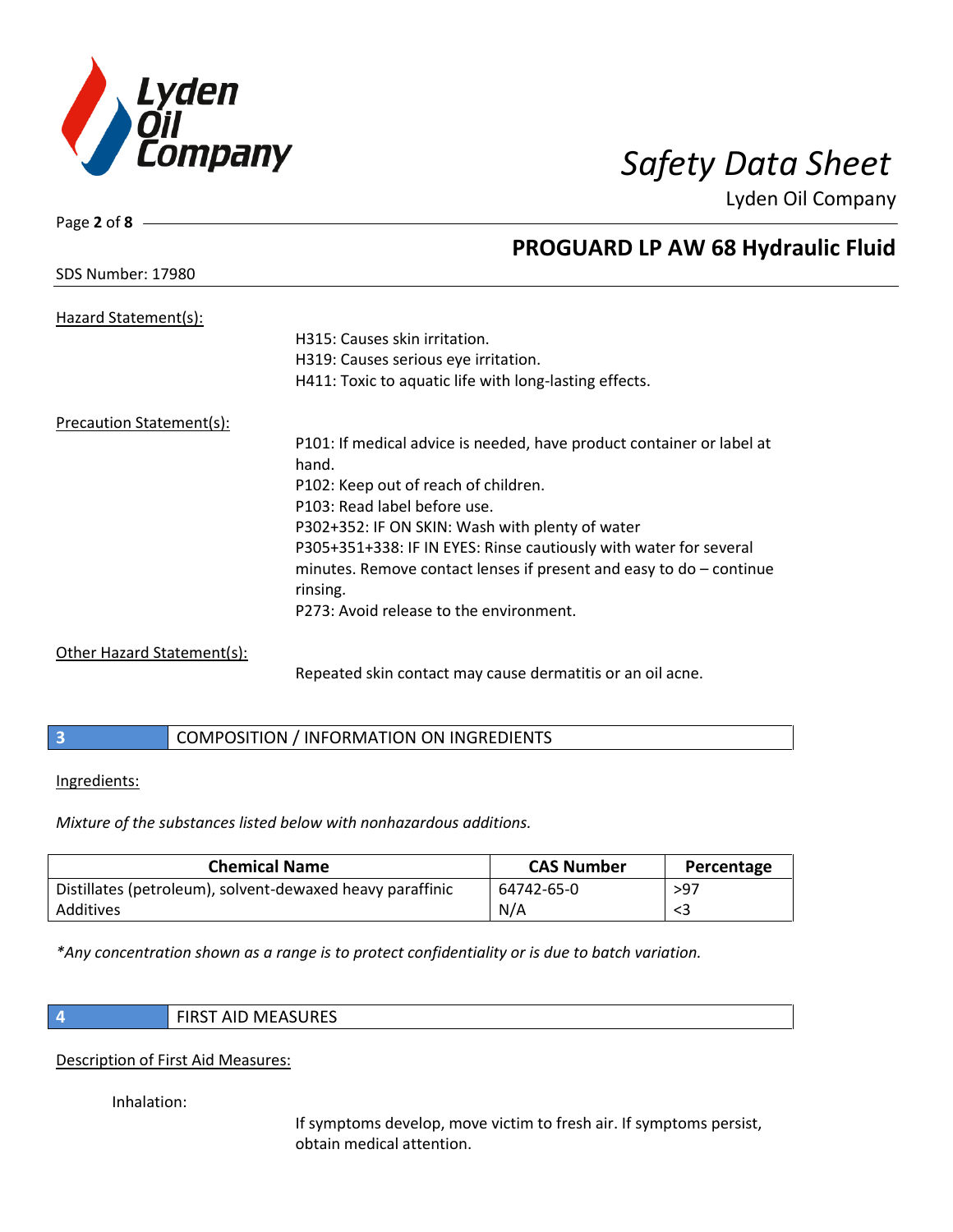

| Page 3 of 8 -                                 |                                                                                                                                                                                                   |
|-----------------------------------------------|---------------------------------------------------------------------------------------------------------------------------------------------------------------------------------------------------|
|                                               | <b>PROGUARD LP AW 68 Hydraulic Fluid</b>                                                                                                                                                          |
| <b>SDS Number: 17980</b>                      |                                                                                                                                                                                                   |
| Skin Contact:                                 | Wash with soap and water. Remove contaminated clothing and wash<br>before reuse. Get medical attention if needed.                                                                                 |
|                                               |                                                                                                                                                                                                   |
| Eye Contact:                                  | Rinse opened eye for several minutes under running water. If<br>symptoms persist, consult medical attention.                                                                                      |
| Ingestion:                                    | Rinse mouth with water. If symptoms develop, obtain medical<br>attention.                                                                                                                         |
| Symptoms and Effects, both acute and delayed: | No further relevent data available.                                                                                                                                                               |
| <b>Recommended Actions:</b>                   | Treat symptomatically. Call a doctor or poison<br>control center for guidance.                                                                                                                    |
| 5                                             | FIRE FIGHTING MEASURES                                                                                                                                                                            |
| Recommended Fire-Extinguishing Equipment:     | Use dry powder, foam, or carbon dioxide fire<br>extinguishers. Water may be ineffective in fighting<br>an oil fire unless used by experienced fire fighters.                                      |
| Possible Hazards During a Fire:               | Hazardous combustion products may include: A<br>complex mixture of airborne solid and liquid<br>particulates and gases (smoke). Carbon monoxide.<br>Unidentified organic and inorganic compounds. |
| Recommendations to Firefighters:              | No special measures required                                                                                                                                                                      |

No special measures required.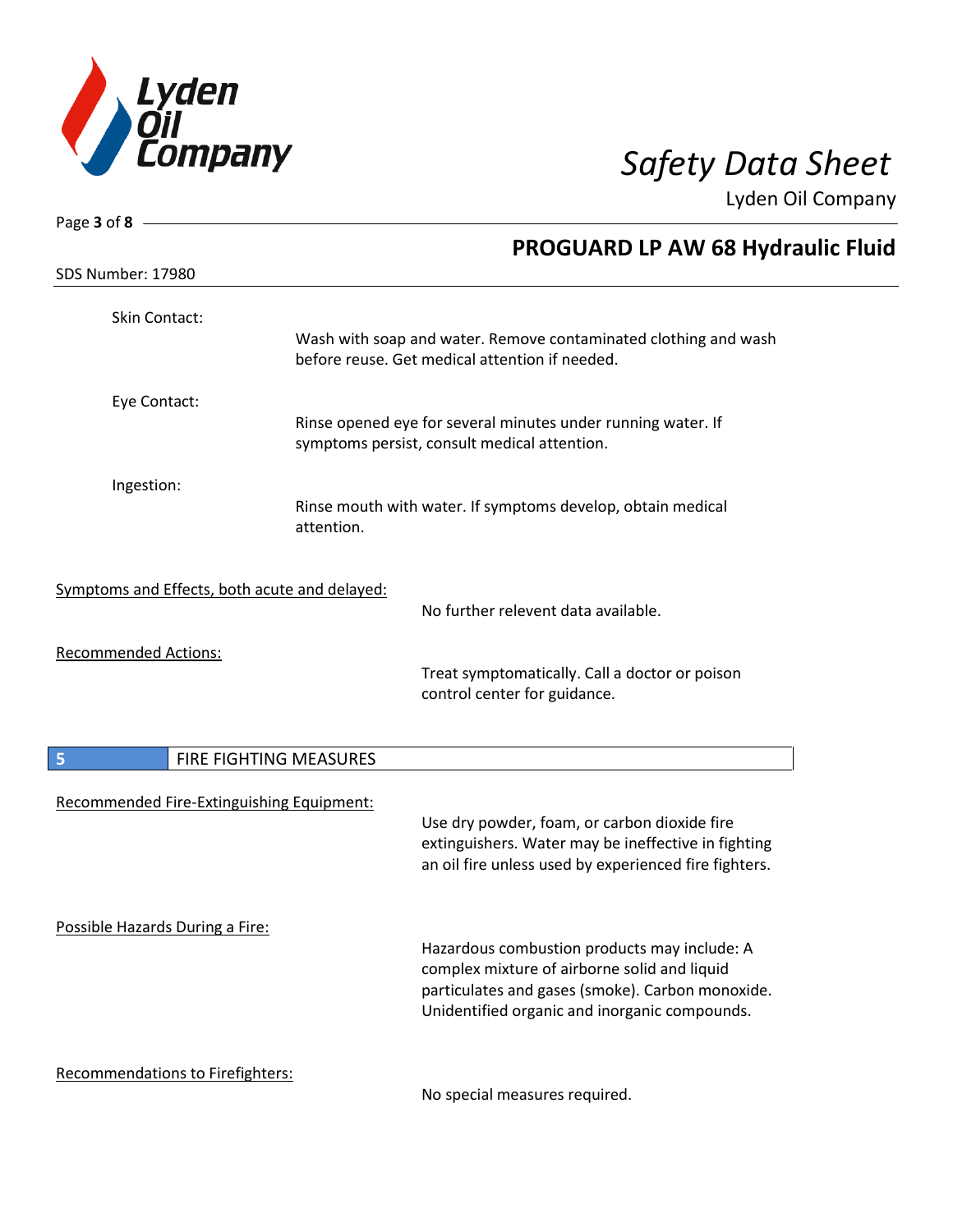

**PROGUARD LP AW 68 Hydraulic Fluid**

Lyden Oil Company

SDS Number: 17980

Page **4** of **8**

# **6** ACCIDENTAL RELEASE MEASURES Personal Precautions: Avoid contact with skin, eyes, and clothing. Keep away from sources of ignition. Emergency Procedures: Contain spilled material, collect in suitable and properly labeled containers. Environmental Precautions: Do not allow to reach sewage system or any water course. Do not allow to enter ground waters. Cleanup Procedures: Pick up excess with inert absorbant material. **7 HANDLING AND STORAGE** Handling Precautions: Handle with care and avoid spillage on the floor. Do not cut, weld, drill, grind, braze, or solder container. Storage Requirements: Keep container tightly sealed. Keep away from sources of ignition. **8** EXPOSURE CONTROLS / PERSONAL PROTECTION Exposure Limits: -64742-65-0 Distillates (petroleum), solvent-dewaxed heavy paraffinic (>97%):

ACGIH TLV – Long-term value:  $5\,\text{mg/m}^3$ OSHA PEL - Long-term value: 5mg/m<sup>3</sup>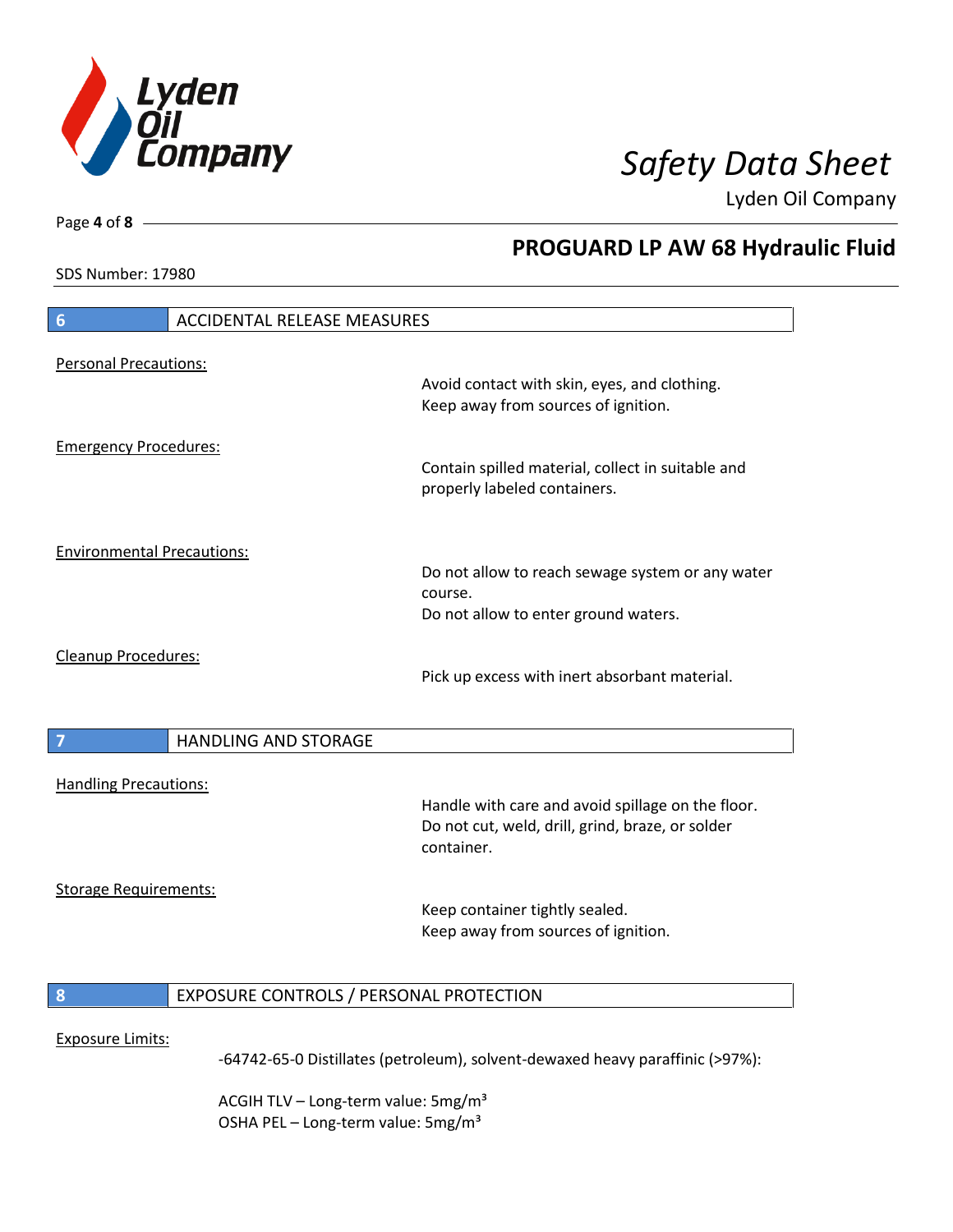

Page **5** of **8**

## **PROGUARD LP AW 68 Hydraulic Fluid**

SDS Number: 17980

Engineering Controls:

All ventilation should be designed in accordance with OSHA standard (29 CFR 1910.94).

Personal Protective Equipment:

Wash hands before breaks and at the end of work. Use safety glasses and gloves.

### **9** PHYSICAL AND CHEMICAL PROPERTIES

| Color:                        | Amber                                       |
|-------------------------------|---------------------------------------------|
| <b>Physical State:</b>        | Liquid                                      |
| Odor:                         | Data not available                          |
| Odor Threshold:               | Data not available                          |
| pH:                           | Data not available                          |
| <b>Melting Point:</b>         | Data not available                          |
| <b>Boiling Point:</b>         | $>425^\circ$ F                              |
| <b>Boiling Range:</b>         | Data not available                          |
| Flash Point:                  | 193.3° C / 379.9° F (COC method)            |
| Evaporation Rate:             | Data not available                          |
| Flammability:                 | Data not available                          |
| Flammability Limits:          | Data not available                          |
| Vapor Pressure:               | Data not available                          |
| Vapor Density:                | Data not available                          |
| <b>Relative Density:</b>      | 7.17 pounds per gallon at 60°F              |
| Solubilities:                 | Insoluble in water                          |
| <b>Partition Coefficient:</b> | Data not available                          |
| Auto-Ignition Temperature:    | Data not available                          |
| Decomposition Temperature:    | Data not available                          |
| Viscosity:                    | 68 mm <sup>2</sup> /sec (kinematic at 40°C) |

## **10** STABILITY AND REACTIVITY

Stability:

Stable under normal conditions.

Reactivity:

Not reactive under normal conditions.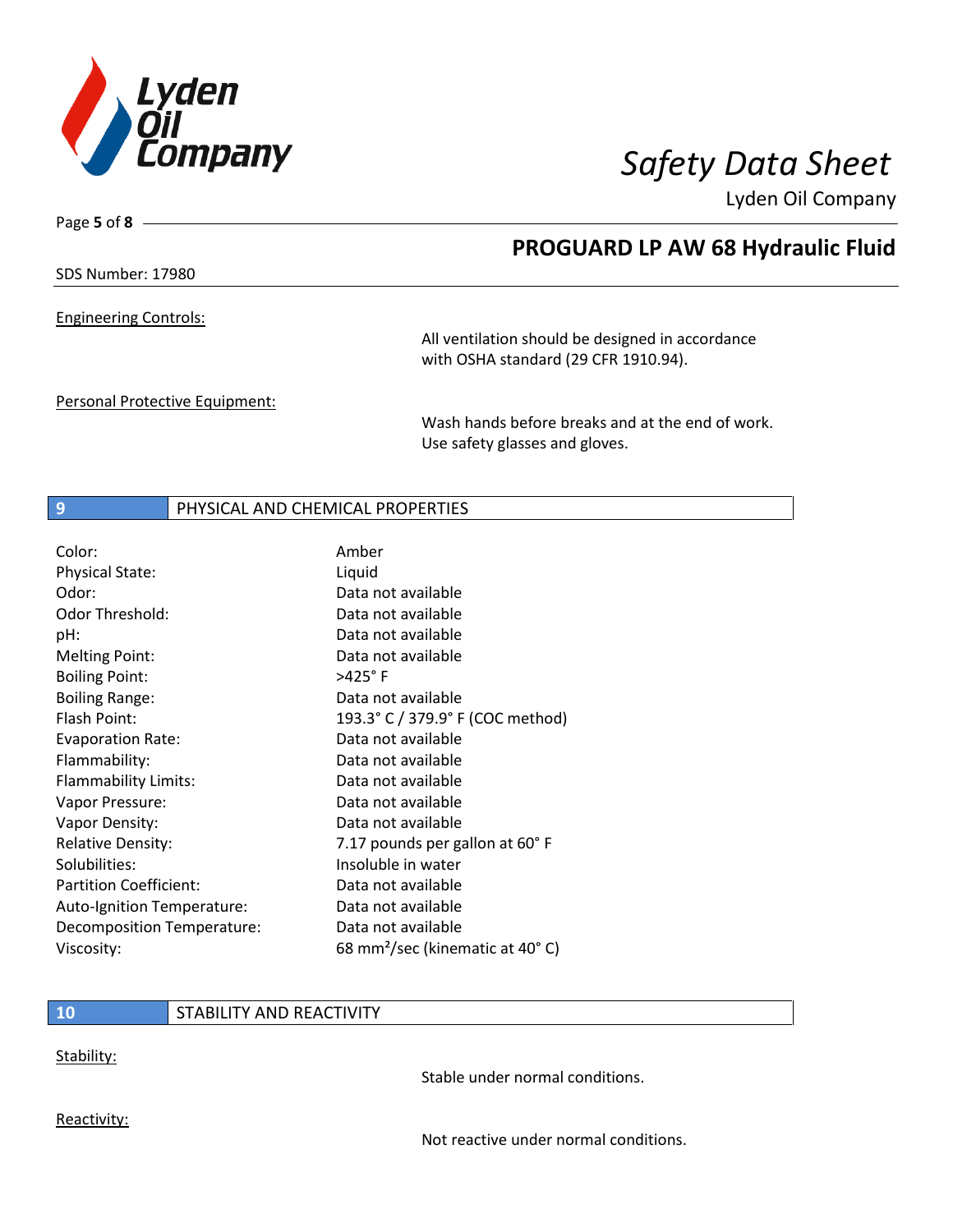

| Page 6 of 8                            |                                                                                                                           |
|----------------------------------------|---------------------------------------------------------------------------------------------------------------------------|
|                                        | PROGUARD LP AW 68 Hydraulic Fluid                                                                                         |
| SDS Number: 17980                      |                                                                                                                           |
| <b>Conditions to Avoid:</b>            | Extreme temperature, sparks, open flame, and<br>direct sunlight.                                                          |
| <b>Hazardous Reactions:</b>            | No known hazardous reactions.                                                                                             |
| <b>Incompatible Materials:</b>         | No further relevant information available.                                                                                |
| <b>Decomposition Products:</b>         | Hazardous decomposition products are not<br>expected to form.                                                             |
| 11<br><b>TOXICOLOGICAL INFORMATION</b> |                                                                                                                           |
| Routes of Exposure:                    | Skin and eye contact are the primary routes of<br>exposure although exposure may occur following<br>accidental ingestion. |
| <b>Exposure Effects:</b>               | Repeated skin contact may cause dermatitis or an<br>oil acne.                                                             |

Measures of Toxicity:

Carcinogenic/Mutagenic Precautions:

Non-carcinogenic and not expected to be mutagentic.

No test data available.

 $\overline{\phantom{a}}$ 

### **12** ECOLOGICAL INFORMATION

Ecological Precautions:

Avoid exposing to the environment.

Ecological Effects:

No specific environmental or aquatic data available.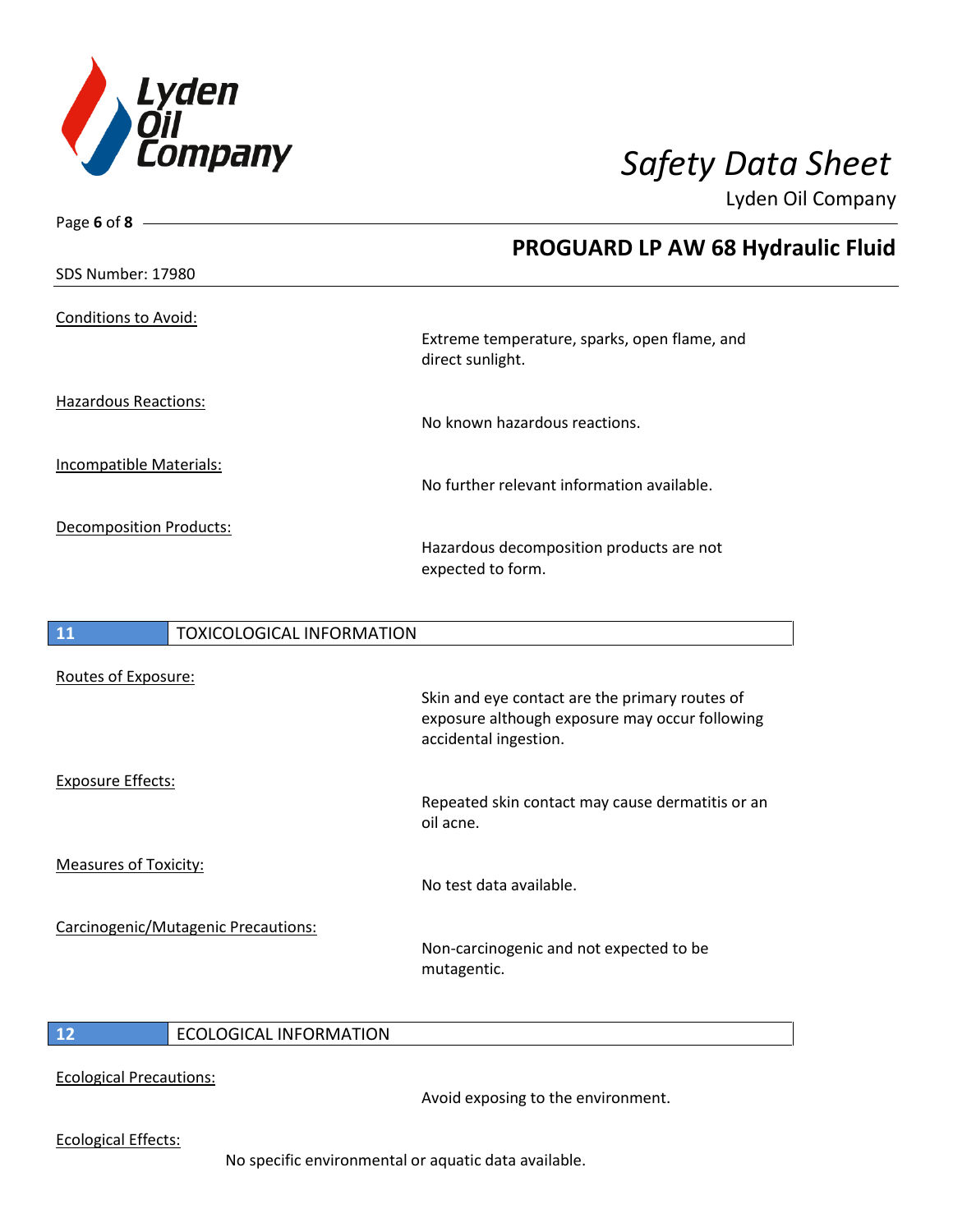

**PROGUARD LP AW 68 Hydraulic Fluid**

Lyden Oil Company

SDS Number: 17980

Page **7** of **8**

| 13                                                                                         | DISPOSAL CONSIDERATIONS                                                              |                                                                                             |
|--------------------------------------------------------------------------------------------|--------------------------------------------------------------------------------------|---------------------------------------------------------------------------------------------|
| Disposal Methods:                                                                          |                                                                                      |                                                                                             |
|                                                                                            |                                                                                      | Dispose of waste material in accordance with all<br>local, state, and federal requirements. |
| <b>Disposal Containers:</b>                                                                |                                                                                      | Use properly approved container for disposal.                                               |
| <b>Special Precautions:</b>                                                                |                                                                                      | Do not flush to surface waters or drains.                                                   |
|                                                                                            |                                                                                      |                                                                                             |
| 14                                                                                         | <b>TRANSPORT INFORMATION</b>                                                         |                                                                                             |
| UN Number:<br><b>UN Shipping Name:</b><br><b>Transport Hazard Class:</b><br>Packing Group: | Data not available<br>Data not available<br>Data not available<br>Data not available |                                                                                             |
| <b>Environmental Hazards:</b>                                                              |                                                                                      | Data not available                                                                          |
| <b>Bulk Transport Guidance:</b>                                                            |                                                                                      | Data not available                                                                          |
| <b>Special Precautions:</b>                                                                |                                                                                      | Not regulated by DOT.                                                                       |
| 15                                                                                         | <b>REGULATORY INFORMATION</b>                                                        |                                                                                             |

This material and all of its components are listed on the Inventory of Existing Chemical Substances under the Toxic Substances Control Act.